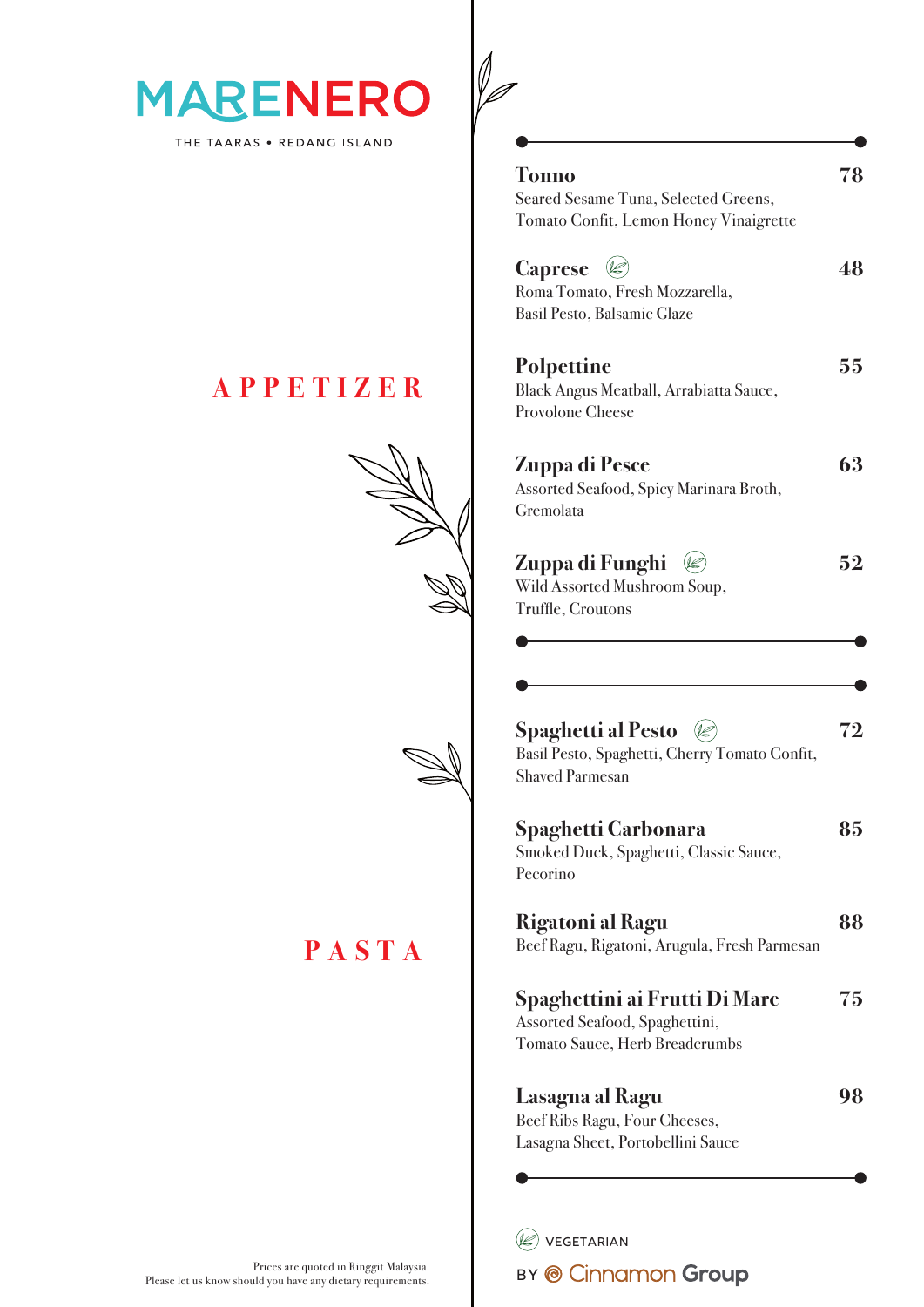

THE TAARAS . REDANG ISLAND

#### **MAIN**

**DESSERT**



**Pollo alla Griglia 110** Aromatic Brined Chicken, Butternut Puree, Charred Broccolini,Chimichurri **Filetto di Pesce 120** Seasonal Catch, Potatoes & Peas, Beurre Blanc Sauce **Costolette d'agnello 150** Spiced Crusted Lamb Rack, Truffle Pomme Puree, Glazed Carrot, Radish **Bistecca di Manzo 290** Rib Eye, Potato Gratin, Truffle Onion Compote, Chives, Beef Fat Jus

| <b>Anatra Confit</b>              | 180 |
|-----------------------------------|-----|
| Duck Leg Confit, Duck Fat Potato, |     |
| Plum Chutney, Arugula             |     |

| Tiramisu                               | 52 |
|----------------------------------------|----|
| Coffee, Lady Finger, Mascarpone, Cocoa |    |

| <b>Crème Brûlée</b>                 | 52 |
|-------------------------------------|----|
| Vanilla Custard, Caramelised Sugar, |    |
| <b>Fresh Berries</b>                |    |
| <b>Tortino di Cioccolato</b>        | 58 |
| Baked Chocolate Pudding,            |    |
| Choodoto Canocho, Hozolouto         |    |

Chocolate Ganache, Hazelnuts, Vanilla Ice Cream

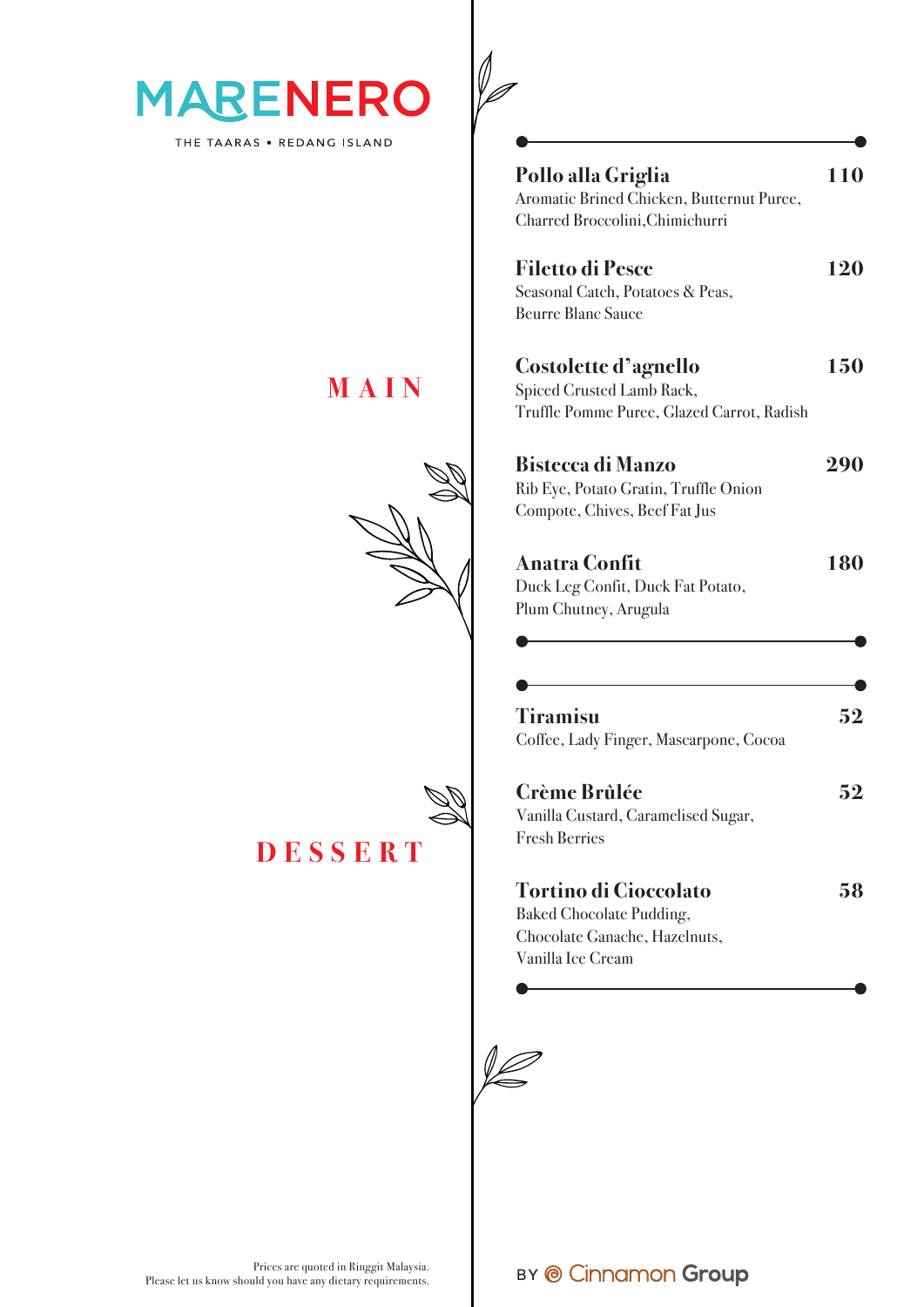

### **THE TANDOO R INDIAN CUISINE**

| <b>Tandoori Chicken</b>                                                                                                                                                            |    |  |
|------------------------------------------------------------------------------------------------------------------------------------------------------------------------------------|----|--|
| Marinated chicken with spices, yoghurt, ginger,<br>garlic, cooked in a tandoori oven and served with<br>chutney salad, onion rings and lemon wedges                                | 75 |  |
| Served with a choice of Garlic Naan or aromatic Briyani Rice                                                                                                                       |    |  |
| <b>Mutton Rogan Josh</b><br>Lamb cubes marinated in Indian red spices and cooked<br>with onion, tomatoes, ginger and garlic                                                        | 80 |  |
| Served with a choice of Garlic Naan or aromatic Briyani Rice                                                                                                                       |    |  |
| <b>Butter Chicken</b><br>Boneless diced tandoori chicken cooked in butter,<br>cashew nuts, tomatoes and mild Indian spice                                                          | 75 |  |
| Served with a choice of Garlic Naan or aromatic Briyani Rice                                                                                                                       |    |  |
| <b>Chicken Tikka</b><br>Boneless chicken marinated in yoghurt and<br>mild Indian spices, roasted in a clay-oven<br>and accompanied by dal tadka and chutney                        | 75 |  |
| Served with a choice of Garlic Naan or aromatic Briyani Rice                                                                                                                       |    |  |
| <b>Paneer Mutter</b><br>Cottage cheese and green peas cooked<br>with Indian spices, ginger, onion and tomato gravy<br>Served with a choice of Garlic Naan or aromatic Briyani Rice | 65 |  |
| <b>Tawa Fried Fish</b><br>(Shallow Fried Fish)<br>Fish marinated with Indian spices, ginger-garlic paste,<br>lemon juice and shallow-fried                                         | 85 |  |
| Served with a choice of Tandoori Naan or aromatic Briyani Rice                                                                                                                     |    |  |
| VEGETARIAN                                                                                                                                                                         |    |  |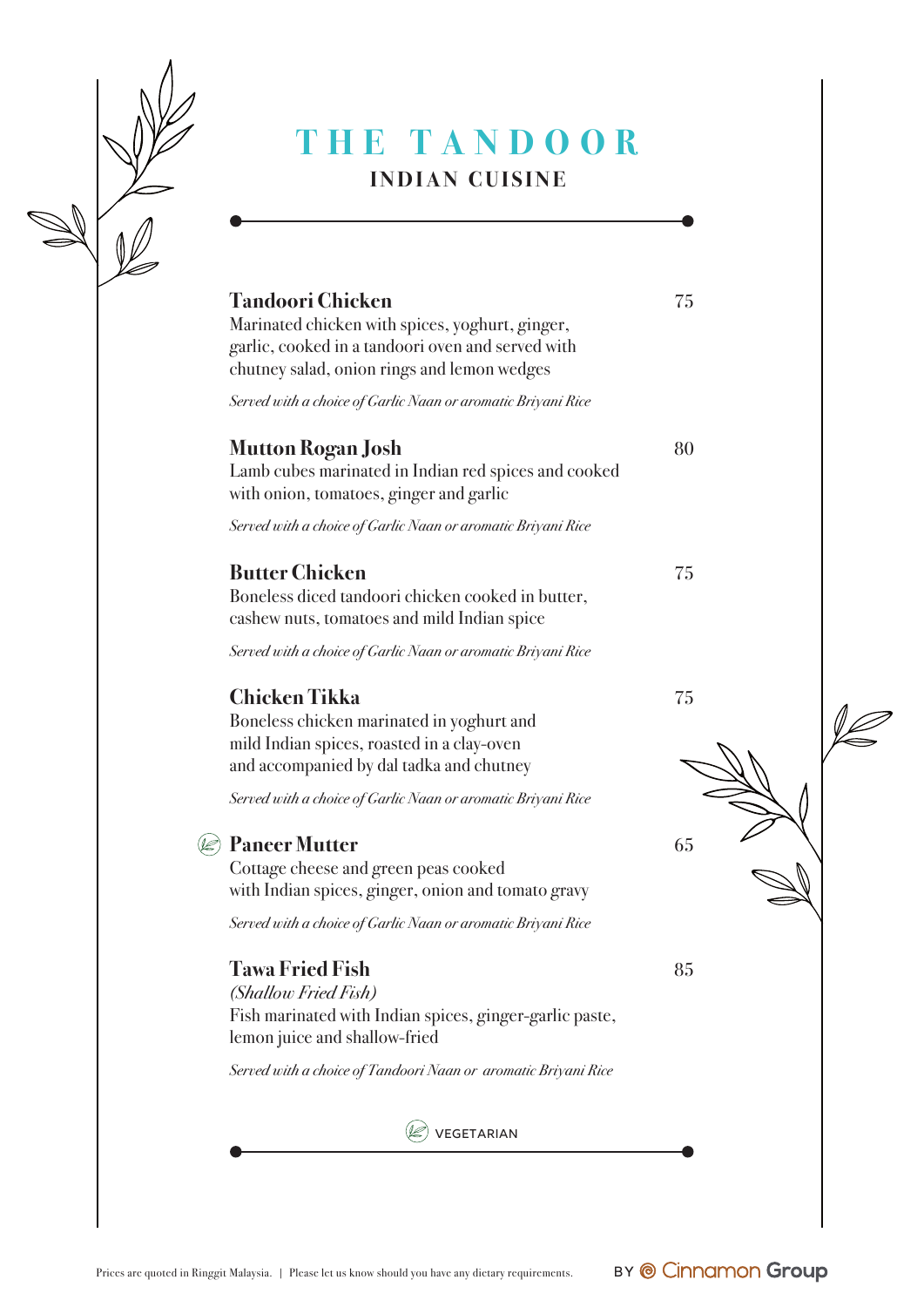

#### **THE TANDOO R INDIAN CUISINE**

| Dal Tadka<br>A mix of moong dal and arhar dal cooked<br>to medium spiciness                                                                 | 65 |
|---------------------------------------------------------------------------------------------------------------------------------------------|----|
| Served with a choice of Garlic Naan or aromatic Briyani Rice                                                                                |    |
| <b>Tawa Fried Prawns</b><br>(Shallow Fried Prawns)<br>Tiger prawns marinated with Indian spices<br>and shallow-fried                        | 80 |
| Served with a choice of Tandoori Naan or aromatic Briyani Rice                                                                              |    |
| <b>Chicken Chettinad</b><br>Chicken cooked with Indian whole spices and coconut                                                             | 70 |
| Served with a choice of Tandoori Naan or Pulao Rice                                                                                         |    |
| <b>Paneer Makhani</b><br>Cottage cheese cubes, butter and tomatoes cooked<br>with mild spiced gravy and accompanied by achar<br>and papadam | 65 |
| Served with a choice of Garlic Naan or aromatic Briyani Rice                                                                                |    |
| <b>Prawn Kadhai</b><br>Medium tiger prawns cooked in medium-spicy gravy,<br>accompanied by achar and papadam                                | 75 |
| Served with a choice of Tandoori Naan or aromatic Briyani Rice                                                                              |    |
| <b>Mutton Chukka</b><br>Lamb cooked in spices, coconut, garlic and<br>curry leaves, accompanied by papadam                                  | 70 |
| Served with a choice of Garlic Naan or aromatic Briyani Rice                                                                                |    |
|                                                                                                                                             |    |
| <b>VEGETARIAN</b>                                                                                                                           |    |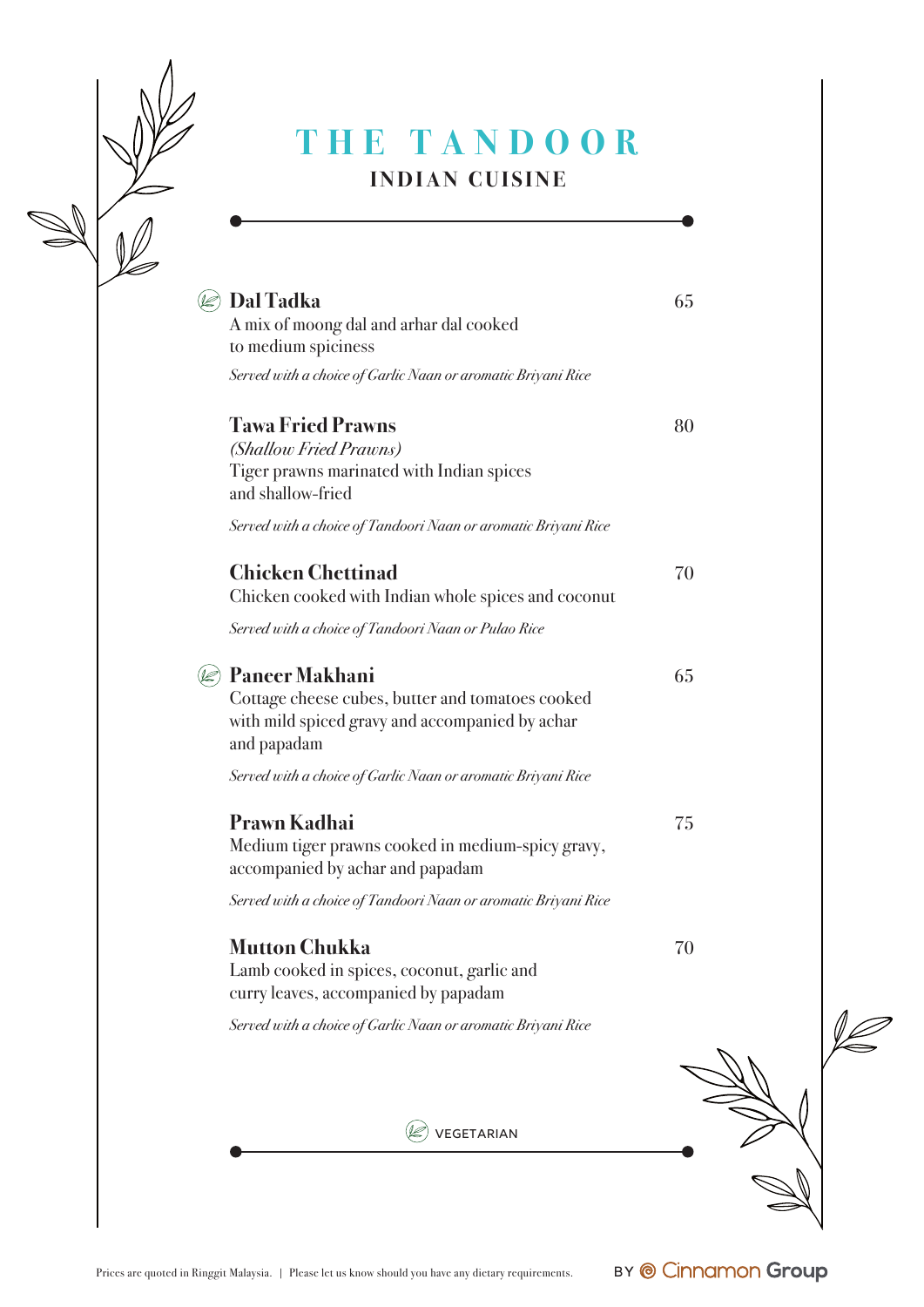| THE TANDOOR<br><b>INDIAN CUISINE</b>                                                                                                           |    |
|------------------------------------------------------------------------------------------------------------------------------------------------|----|
| <b>Palak Paneer</b><br>Cottage cheese cooked with spinach and Indian spices                                                                    | 60 |
| Served with a choice of Tandoori Naan or aromatic Briyani Rice                                                                                 |    |
| <b>Mushroom Masala</b><br>Delicious Indian curry made with mushroom,<br>onions, tomatoes, spices and herbs                                     | 65 |
| Served with a choice of Garlic Naan or aromatic Briyani Rice                                                                                   |    |
| Vegetable Pakora<br>Deep-fried vegetable snack made with<br>gram flour and spices                                                              | 35 |
| <b>Paneer Pakora</b><br>A quick snack that has a lovely crispy texture<br>with a moist, soft paneer within, made with<br>paneer and gram flour | 40 |
| <b>Naan Bread</b><br>A leavened flat bread cooked in clay oven                                                                                 | 20 |
| <b>Briyani Rice</b><br>Rice cooked with aromatic spices                                                                                        | 25 |
| DESSERT                                                                                                                                        |    |
| <b>Gulab Jamun</b><br>Fried milk dumplings in rose-scented sugar syrup                                                                         | 22 |
| <b>Rasgulla</b><br>Curd cheese dumplings in light sugar syrup                                                                                  | 22 |

 $\circledR$  vegetarian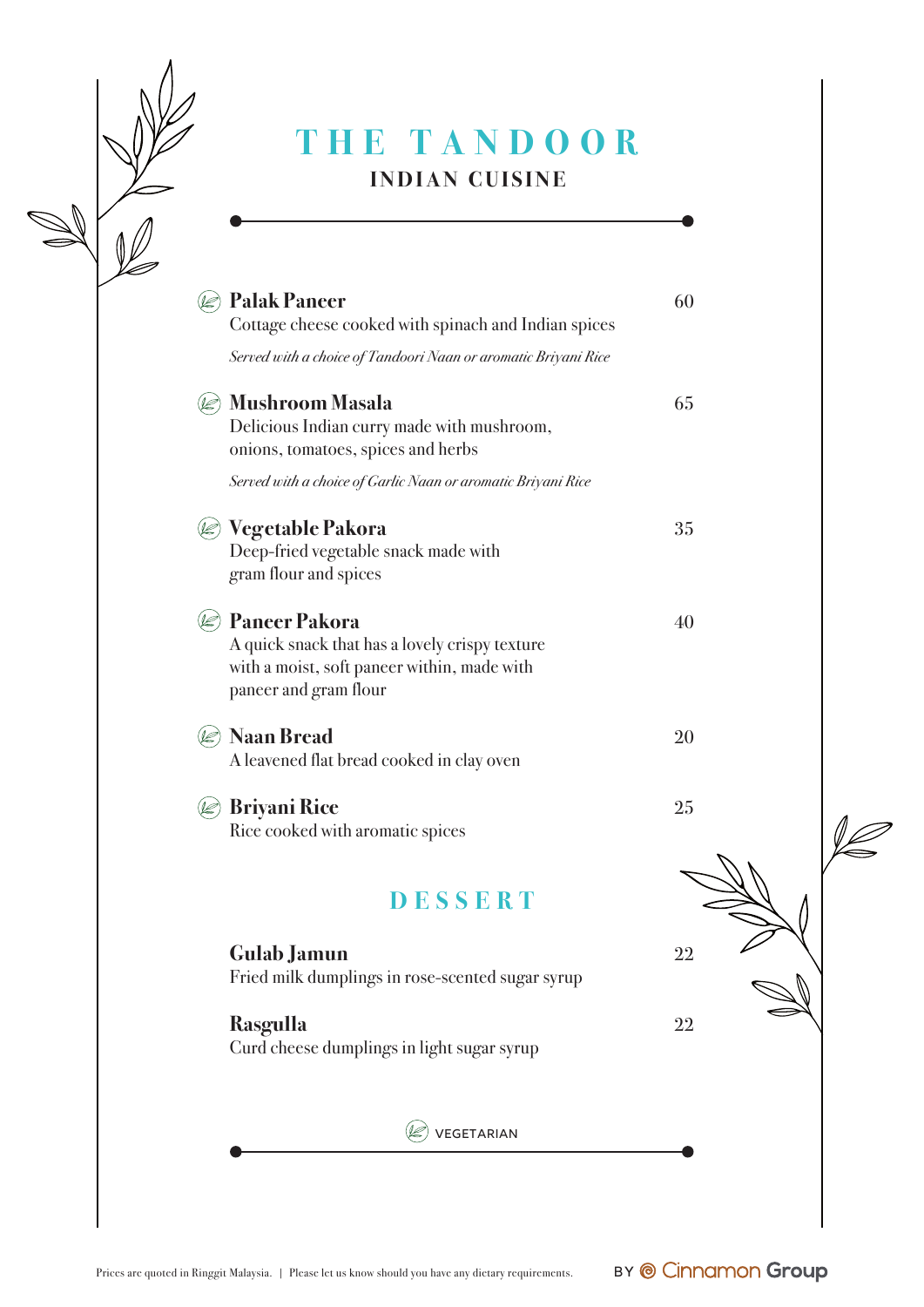

# **HOUSE WINE**

| <b>Red</b>                            |            |             |
|---------------------------------------|------------|-------------|
|                                       | Glass (RM) | Bottle (RM) |
| Nicolis Valpolicella Classico         | 60         | <b>290</b>  |
| Tormaresca Primitivo Neprica          | 60         | 290         |
| White                                 |            |             |
|                                       | Glass (RM) | Bottle (RM) |
| Santa Cristina Pinot Grigio           | 60         | 290         |
| Villa Antinori Bianco                 | 60         | 290         |
|                                       |            |             |
| Prosecco, Moscato & Rosé              |            |             |
|                                       | Glass (RM) | Bottle (RM) |
| <b>Bel Star Prosecco DOC</b>          | 80         | 390         |
| Prunotto Moscato d'Asti               | 45         | 220         |
| <b>Franck Massard Mas Amor Rosado</b> | 50         | 250         |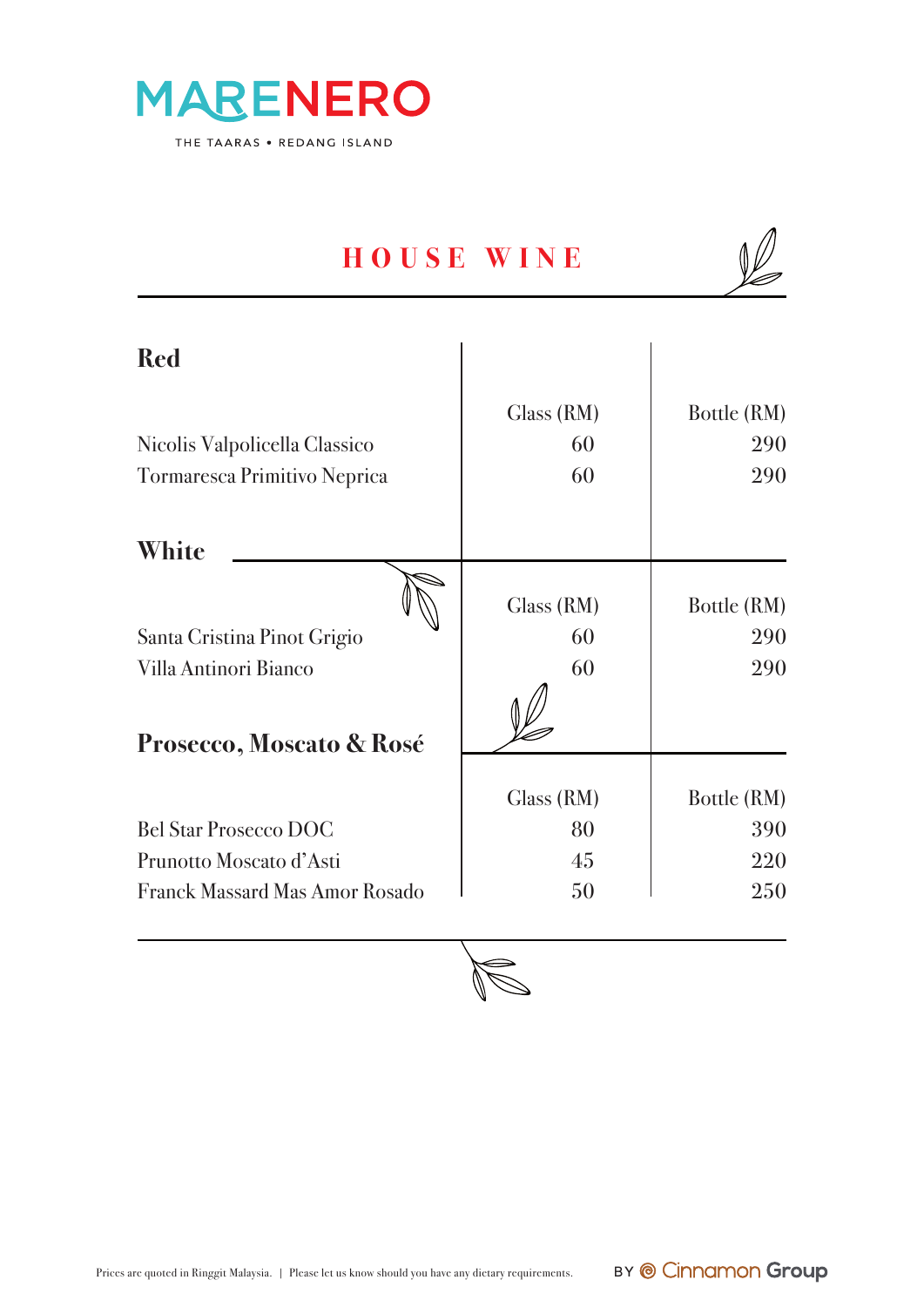



#### **RED WINE**

l

| Michele Chiarlo Barbera d'Asti DOCG<br>(Piedmont, Italy)<br><b>Barbera</b>                                                        | 350   |
|-----------------------------------------------------------------------------------------------------------------------------------|-------|
| Nicolis Seccal Valpolicella Classico Ripasso DOC<br>(Veneto, Italy)<br>Corvina, Corvinione, Rondinella                            | 420   |
| Nicolis Amarone della Valpolicella Classico DOC<br>(Veneto, Italy)<br>Corvina, Rondinella, Molinara, Croatina                     | 800   |
| Michele Chiarlo Tortoniano Barolo DOC<br>(Piedmont, Italy)<br>Nebbiolo                                                            | 810   |
| Borgogno Barolo Riserva DOCG<br>(Piedmont, Italy)<br>Nebbiolo                                                                     | 1,950 |
| Antinori Cont'Ugo<br>(Tuscany, Italy)<br>Merlot                                                                                   | 600   |
| Antinori Tenuta Guado al Tasso Bolgheri Superiore<br>(Tuscany, Italy)<br>Cabernet Sauvignon, Merlot, Cabernet Franc, Petit Verdot | 1,650 |
| Villa Antinori Chianti Classico Riserva DOCG<br>(Tuscany, Italy)<br>Sangiovese                                                    | 390   |
| <b>Tignanello IGT</b><br>(Tuscany, Italy)<br>Sangiovese, Cabernet Sauvignon, Cabernet Franc                                       | 1,600 |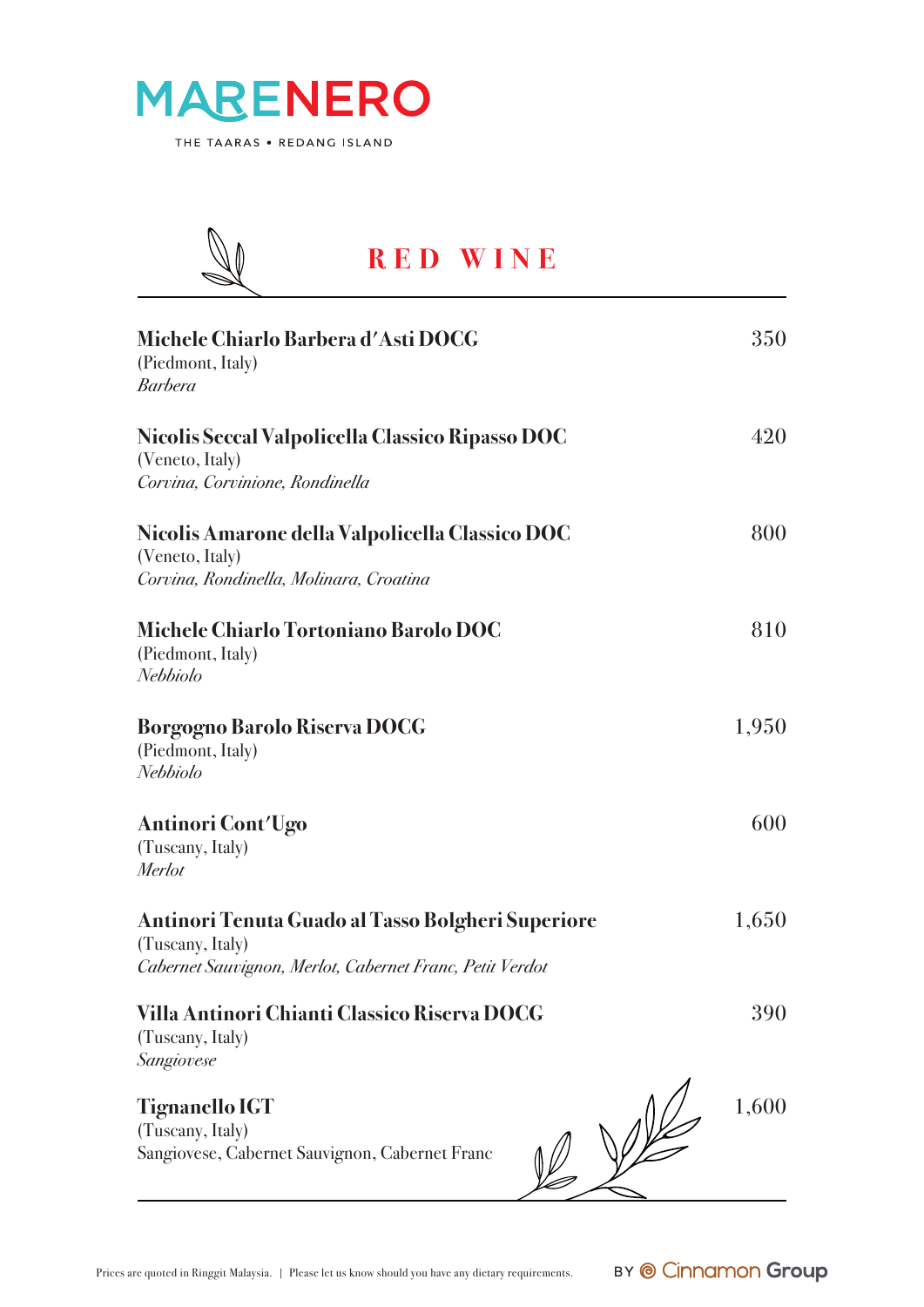



#### **RED WINE**l

| Antinori Pian delle Vigne Brunello di Montalcino<br>(Tuscany, Italy)<br>Sangiovese       | 800 |
|------------------------------------------------------------------------------------------|-----|
| Carpineto Vino Nobile di Montepulciano Reserva<br>(Tuscany, Italy)<br>Sangiovese         | 490 |
| Tormaresca Masseria Maime Negroamaro Salento<br>(Puglia, Italy)<br>Negroamaro            | 480 |
| <b>Luca Old Vine Malbec</b><br>(Mendoza, Argentina)<br><b>Malbec</b>                     | 490 |
| <b>Jim Barry The Lodge Hill Shiraz</b><br>(Clare Valley, Australia)<br>Shiraz            | 390 |
| <b>Yalumba The Cigar</b><br>(Barossa Valley, Australia)<br>Cabernet Sauvignon            | 550 |
| <b>Petit Clos Pinot Noir</b><br>(Marlborough, New Zealand)<br><b>Pinot Noir</b>          | 350 |
| Henschke Henry's Seven<br>(Eden Valley, Australia)<br>Shiraz, Grenache, Mataro, Viognier | 650 |
| Domaine Gayda Figure Libre Cabernet Franc<br>(Languedoc, France)<br>Cabernet Franc       | 390 |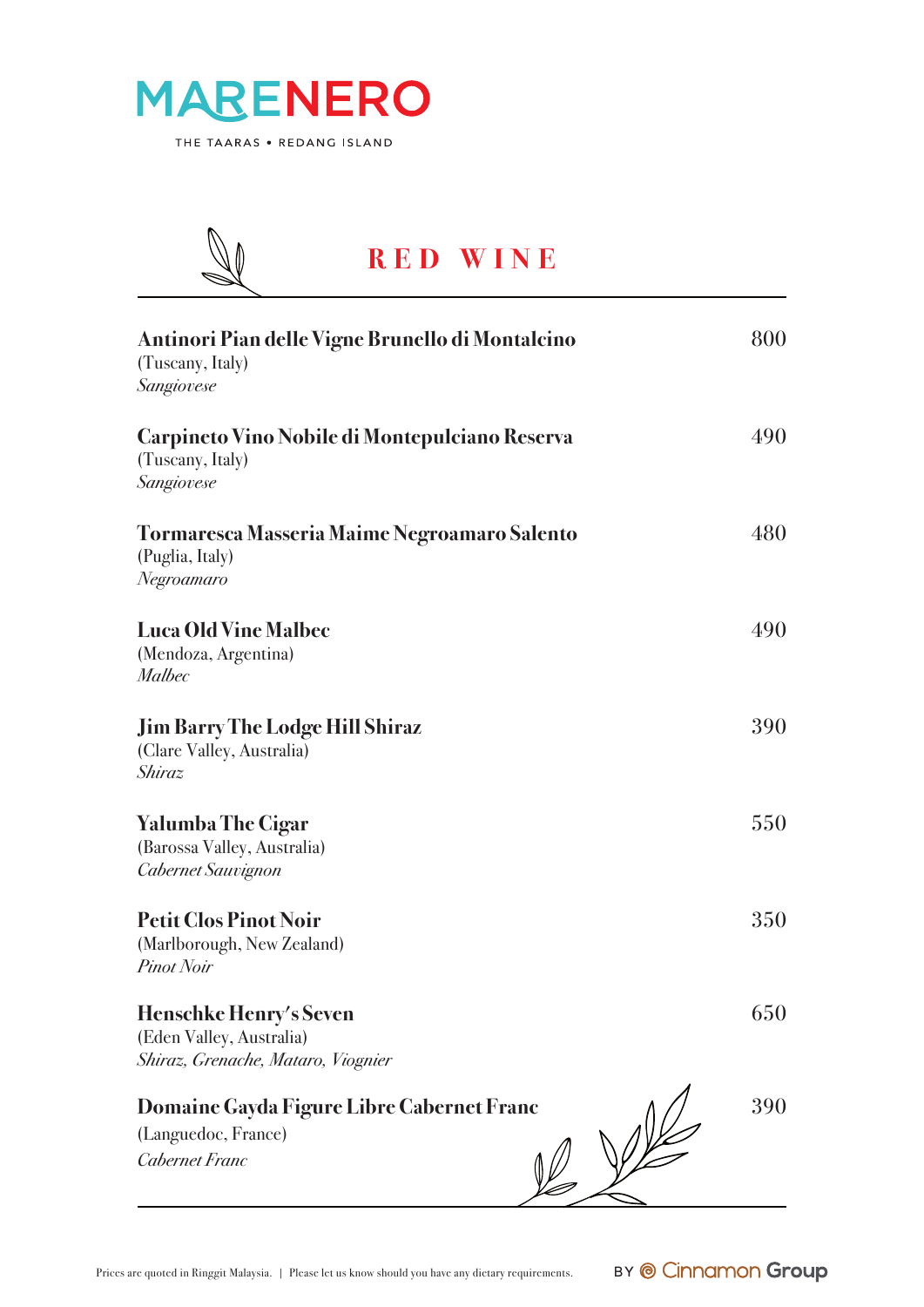

| WHITE WINE                                                                                          |     |
|-----------------------------------------------------------------------------------------------------|-----|
| Michele Chiarlo Le Marne Gavi DOCG<br>(Piedmont, Italy)<br>Cortese                                  | 390 |
| Antinori Tenuta Guado al Tasso Vermentino Bolgheri DOC<br>(Tuscany, Italy)<br>Vermentino            | 350 |
| Antinori Cervaro della Sala Castello della Sala<br>(Umbria, Italy)<br>Chardonnay, Grechetto         | 780 |
| Carpineto Dogajolo Toscana Bianco IGT<br>(Tuscana, Italy)<br>Sauvignon Blanc, Chardonnay, Grechetto | 300 |
| <b>Tormaresca Pietrabianca Castel del Monte</b><br>(Tuscany, Italy)<br>Chardonnay, Fiano Blend      | 390 |
| Telmo Rodriguez Gaba do Xil Godello<br>(Valdeorras, Spain)<br>Godello                               | 290 |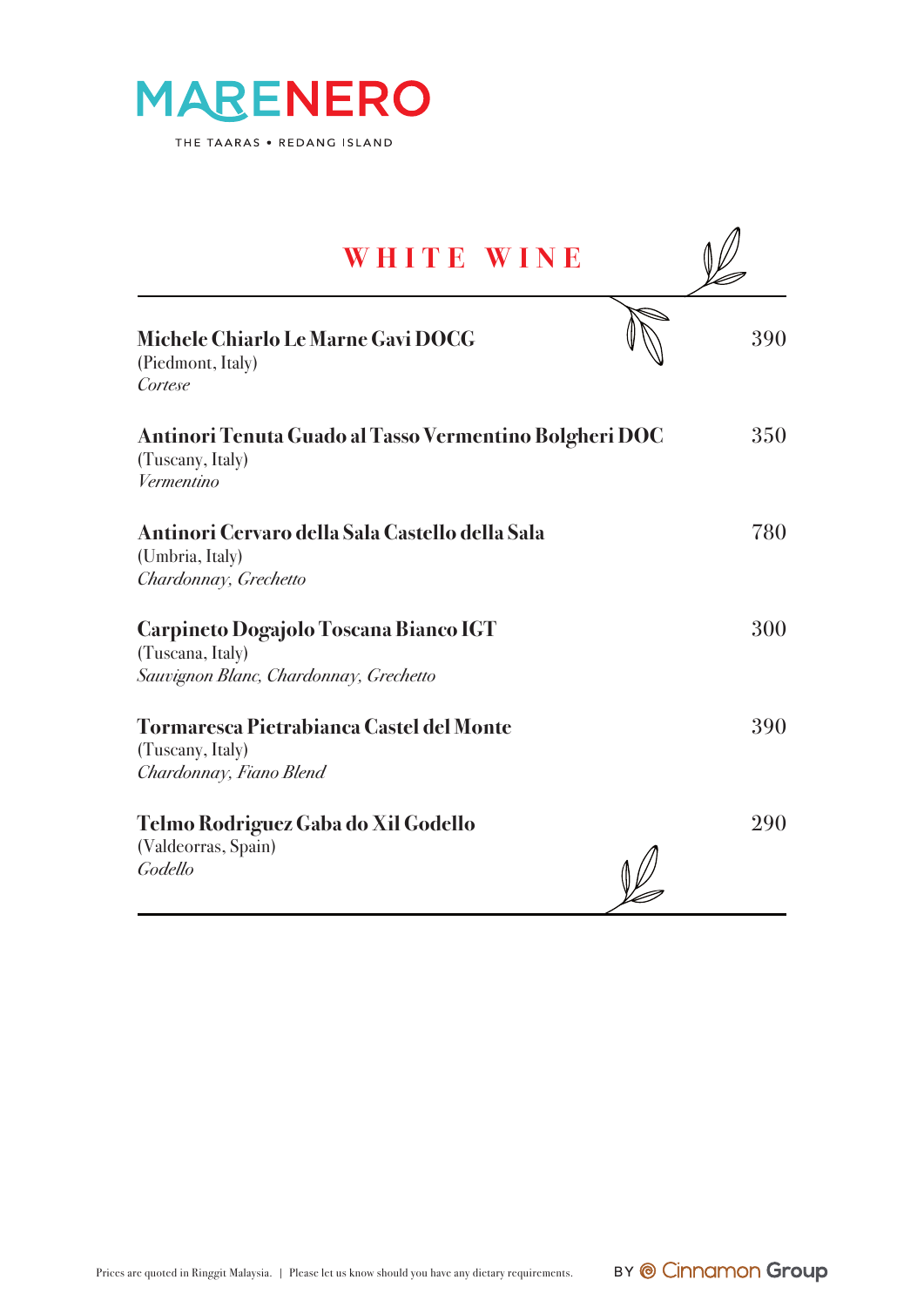

| WHITE WINE                                                                                     |     |
|------------------------------------------------------------------------------------------------|-----|
| <b>Jim Barry The Lodge Hill Riesling</b><br>(Clare Valley, Australia)<br>Riesling              | 360 |
| <b>John Duval Plexus White</b><br>(Barossa Valley, Australia)<br>Marsanne, Roussanne, Viognier | 420 |
| Yalumba Eden Valley Chardonnay<br>(Eden Valley, Australia)<br>Chardonnay                       | 350 |
| <b>Yalumba The Virgilius Viognier</b><br>(Barossa Valley, Australia)<br>Viognier               | 590 |
| Petit Clos Sauvignon Blanc<br>(Marlborough, New Zealand)<br>Sauvignon Blanc                    | 350 |
| Henri Bourgeois Pouilly-Fumé En Travertin<br>(Loire Valley, France)<br>Sauvignon Blanc         | 450 |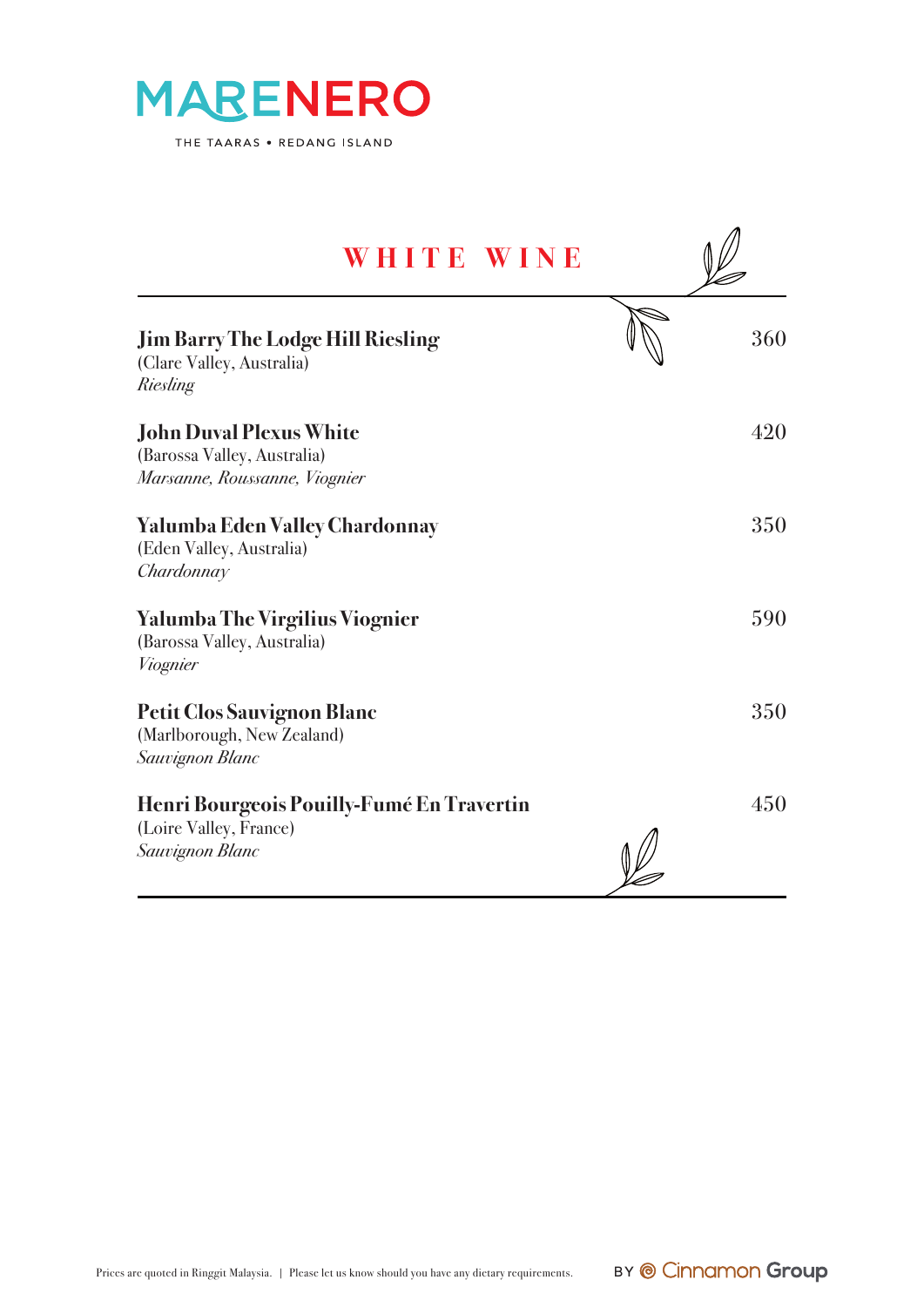

### **PROSECCO, CHAMPAGNE & ROSÉ**

l

| Bisol Belstar 'Jeio' Prosecco di Valdobbiadene NV<br>(Veneto, Italy)<br>Glera                         | 550   |
|-------------------------------------------------------------------------------------------------------|-------|
| <b>Bisol Belstar Cuvée Rosé</b><br>(Veneto, Italy)<br>Rare Rosé Blend                                 | 450   |
| <b>Pol Roger Réserve Brut</b><br>(Champagne, France)<br>Pinot Noir, Chardonnay, Pinot Meunier         | 1,000 |
| Pol Roger Cuvée Sir Winston Churchill<br>(Champagne, France)<br>Pinot Noir, Chardonnay, Pinot Meunier | 2,950 |
| <b>G.H Mumm Cordon Rogue Brut NV</b><br>(Champagne, France)<br>Pinot Noir, Chardonnay, Pinot Meunier  | 490   |
| <b>Jansz Premium Cuvée Rosé</b><br>(Tasmania, Australia)<br>Pinot Noir, Chardonnay, Pinot Meunier     | 650   |
| <b>Vasse Felix Classic Dry Rosé</b><br>(Margaret River, Australia)<br>Shiraz                          | 350   |
|                                                                                                       |       |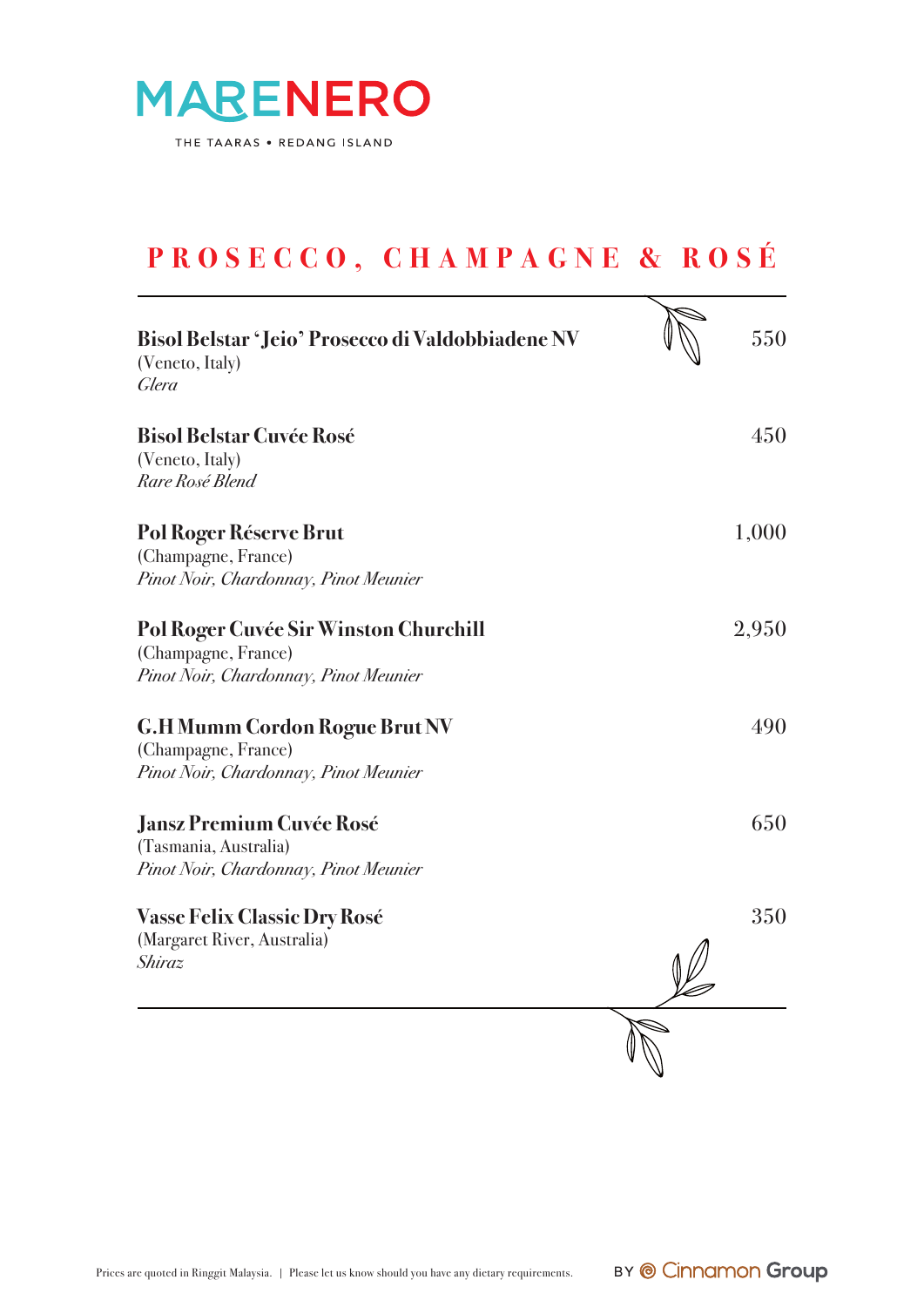

| DRAUGHT BEER                                                                                                                                                     |                                                      |                                                                |
|------------------------------------------------------------------------------------------------------------------------------------------------------------------|------------------------------------------------------|----------------------------------------------------------------|
| Tiger<br>Carlsberg                                                                                                                                               | Glass (RM)<br>32<br>32                               | Jug(RM)<br>90<br>90                                            |
| <b>BOTTLED BEER &amp; CIDER</b>                                                                                                                                  |                                                      |                                                                |
| Tiger<br>Carlsberg<br><b>Guiness Stout</b><br>Heineken<br>Corona<br><b>Somersby Apple</b><br>WHISKEY                                                             |                                                      | 30<br>30<br>30<br>30<br>47<br>40                               |
| Macallan 12 Years<br><b>Glenfiddich 12 Years</b><br>Johnnie Walker Black Label<br><b>Chivas Regal</b><br>Jameson<br><b>Jim Beam Black</b><br><b>Jack Daniels</b> | Glass (RM)<br>55<br>40<br>40<br>40<br>35<br>35<br>40 | Bottle (RM)<br>1,300<br>950<br>750<br>800<br>550<br>590<br>790 |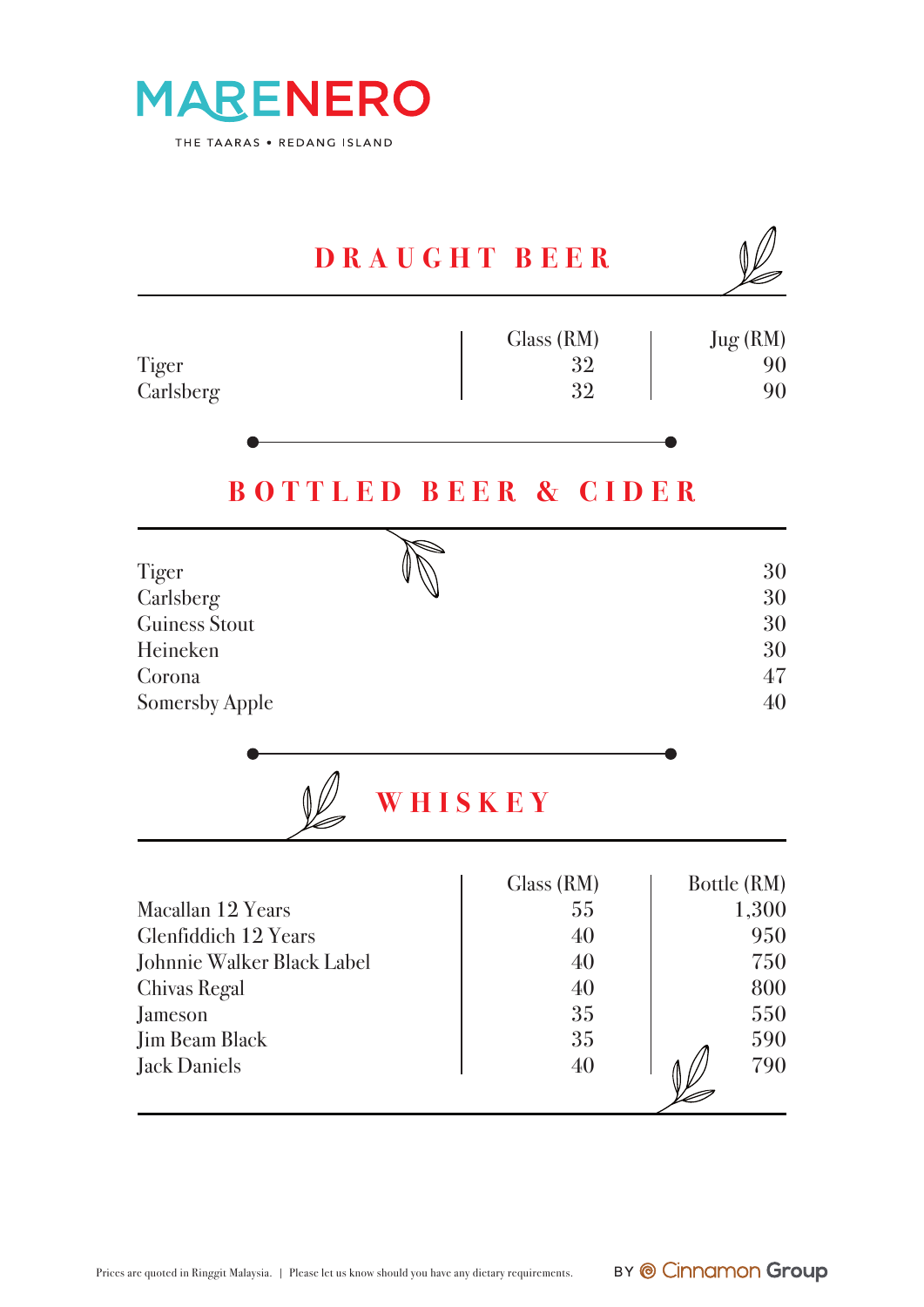

|                                                                                     | VODKA              |                                    |                                           |
|-------------------------------------------------------------------------------------|--------------------|------------------------------------|-------------------------------------------|
| Absolut Vodka Blue<br><b>Smirnoff Red</b>                                           |                    | Class (RM)<br>40<br>35             | Bottle (RM)<br>550<br>490                 |
|                                                                                     | GIN                |                                    |                                           |
| Tanqueray No.10<br><b>Bombay Saphire</b>                                            |                    | Class (RM)<br>40<br>45             | Bottle (RM)<br>590<br>650                 |
|                                                                                     | RUM/COGNAC/TEQUILA |                                    |                                           |
| Bacardi Carta Blanca<br>Captain Morgan<br>Martel V.S.O.P<br><b>Jose Cuervo Gold</b> |                    | Glass (RM)<br>35<br>40<br>50<br>35 | Bottle (RM)<br>550<br>590<br>1,100<br>490 |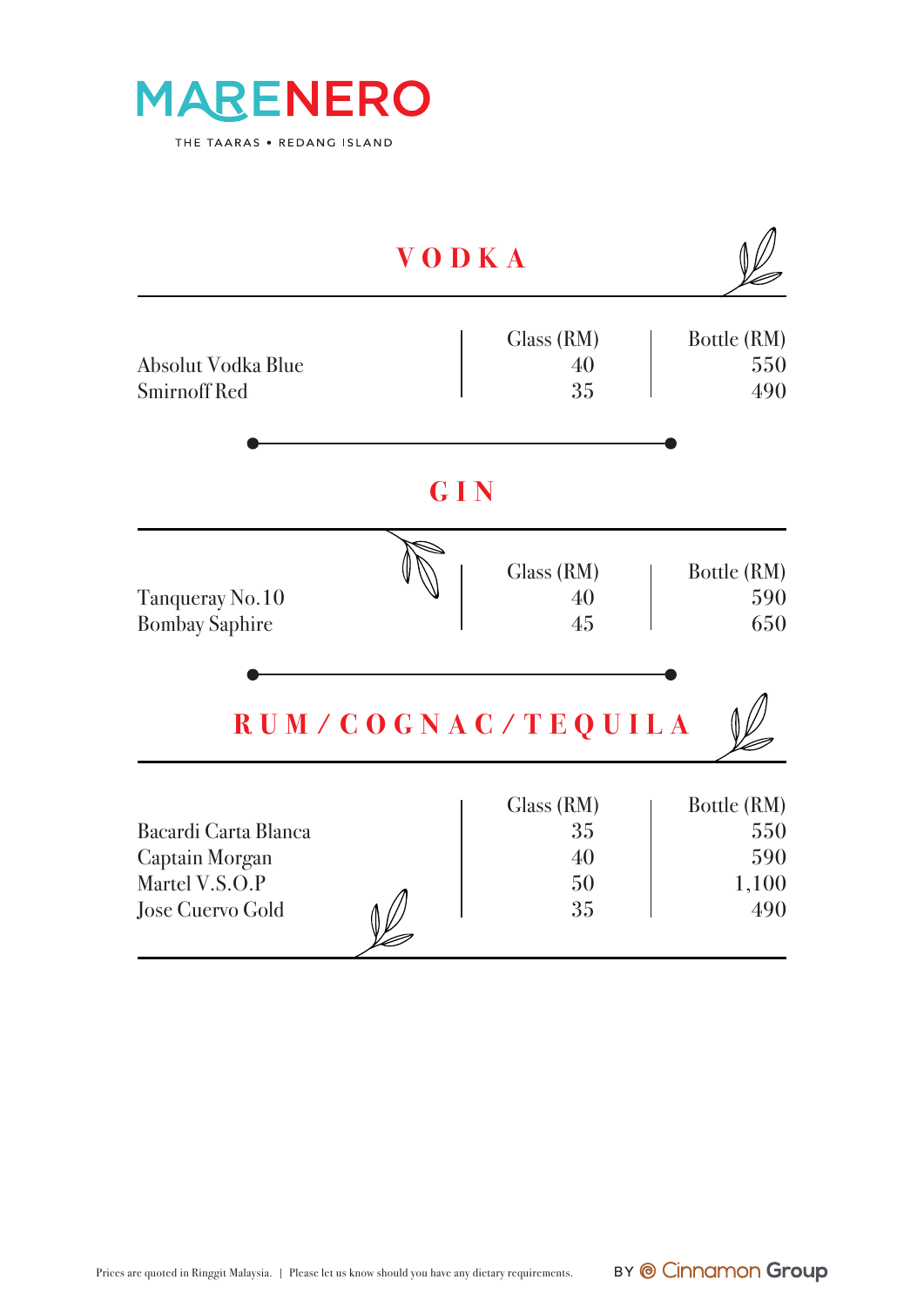

# **APERITIVO COCKTAILS**

| <b>Bellini</b><br>Prosecco & Peach Puree                                | 75 |
|-------------------------------------------------------------------------|----|
| <b>Kir Royale</b><br>Prosecco & Crème de Cassis                         | 75 |
| Negroni<br>Gin, Campari & Vermouth                                      | 65 |
| <b>Americano Classic</b><br>Campari, Martini Rosso, Soda & Orange Slice | 45 |
| <b>Green Scarlet</b><br>Prosecco & Midori Melon                         | 75 |

| CLASSIC COCKTAILS                                                                     |    |
|---------------------------------------------------------------------------------------|----|
| <b>Classic Margarita</b><br>Tequila, Cointreau, Triple Sec, Simple Syrup & Lime Juice | 45 |
| <b>Classic Mojito</b><br>Rum, Brown Sugar, Soda Water & Fresh Mint                    | 40 |
| <b>Dry Martini</b><br>Gin or Vodka, Dry Vermouth & Olives                             | 40 |
| <b>Cosmopolitan</b><br>Vodka, Cointreau, Cranberry Juice & Lime Juice                 | 35 |
| <b>Bloody Mary</b><br>Vodka, Fresh Tomato Juice, Worcestershire, Tabasco, Lemon Juice | 45 |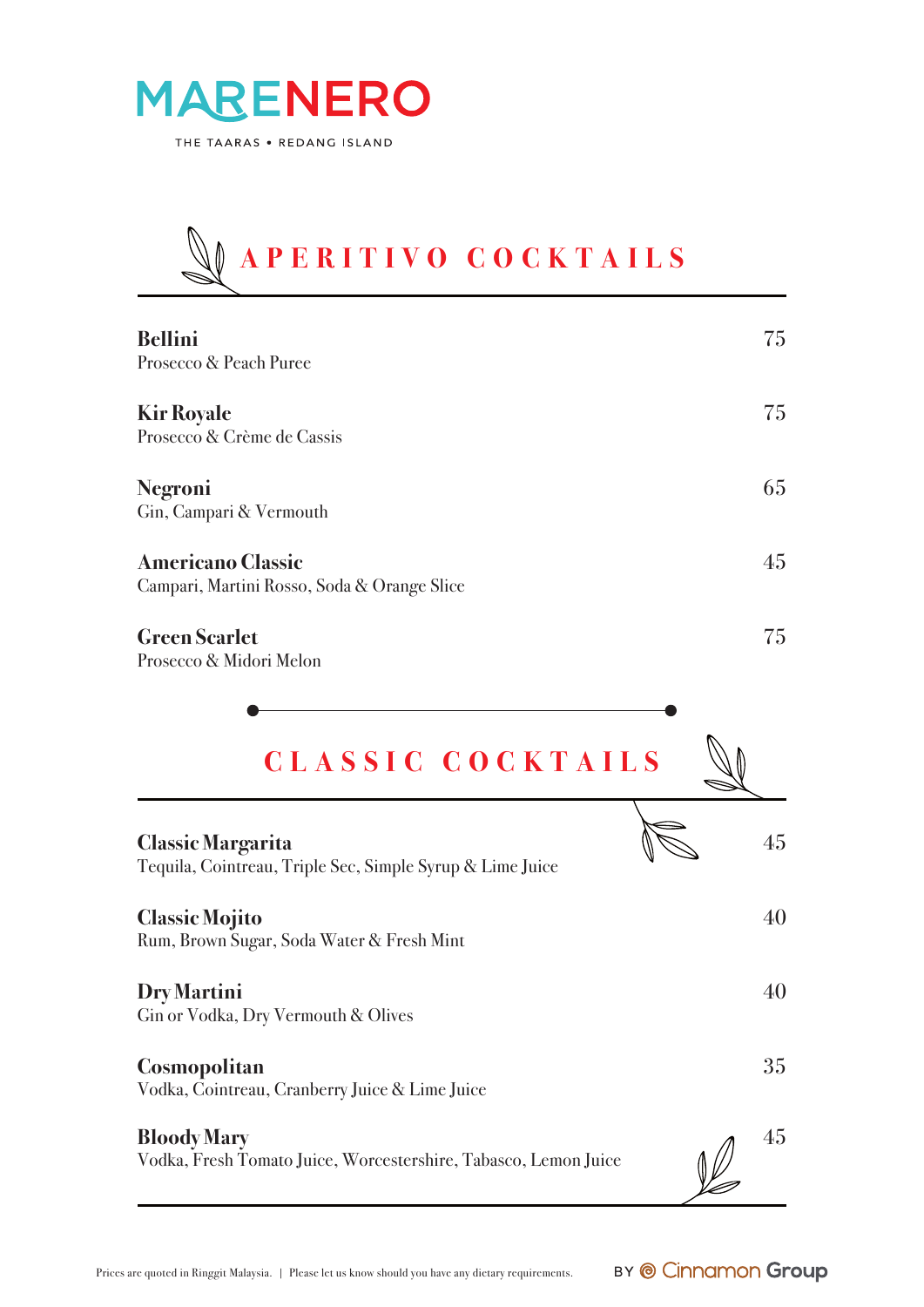

## **CLASSIC COCKTAILS**

| <b>Tequila Sunrise</b><br>Tequila, Orange Juice, Grenadine Syrup                                           | 40 |
|------------------------------------------------------------------------------------------------------------|----|
| Pina Colada<br>Malibu, Pineapple Juice & Coconut Cream                                                     | 40 |
| Long Island Tea<br>Vodka, Gin, Rum, Tequila, Triple Sec, Lemon Juice, Simple Syrup & Cola                  | 55 |
| <b>Whiskey Sour</b><br>Bourbon Whiskey, Lemon Juice, Egg White,<br>Simple Syrup & Dash of Angostura Bitter | 50 |
| Daiquiri - Strawberry   Banana   Pineapple   Peach<br>Light Rum, Cointreau, Lime Juice & Fruit             | 45 |
| <b>Singapore Sling</b><br>Gin, Cherry Liqueur, Lime Juice, Simple Syrup, Grenadine, Soda Water             | 45 |
| <b>MARENERO SIGNATURE</b><br><b>COCKTAILS</b>                                                              |    |

**Sapphire Martini** 40 Gin & Blue Curacao **Blue Ocean** 50 Vodka, Cointreau, Blue Curacao & Lemon Juice **Hard Ocean Water** 45 Malibu, Blue Curacao, Sprite v<br>C

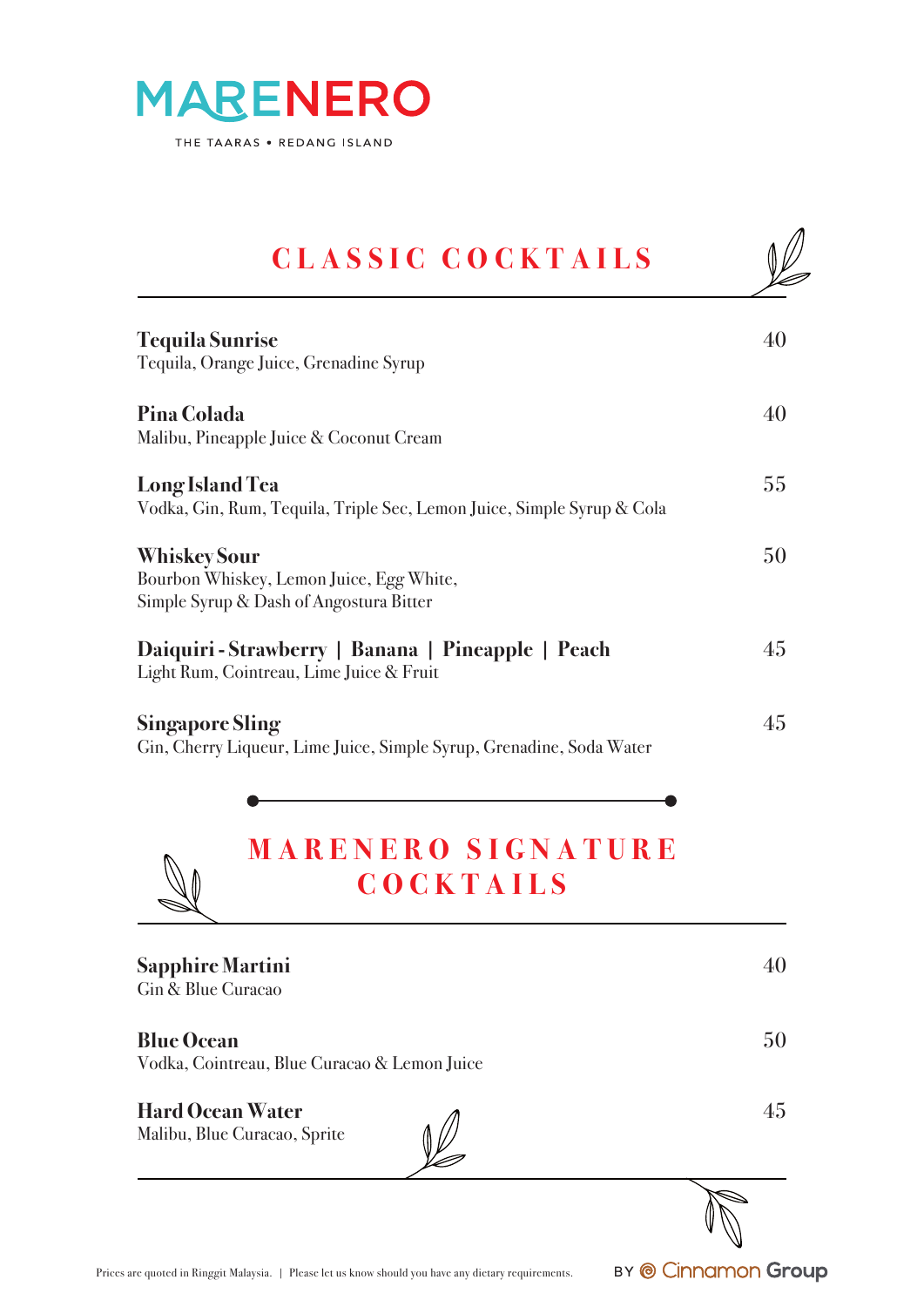

#### **MARENERO SIGNATURE COCKTAILS**ı

| <b>No Stress</b><br>Vodka, Apple Juice, Lime & Sprite                                         |    |
|-----------------------------------------------------------------------------------------------|----|
| <b>Green Island</b><br>Vodka, Malibu, Midori Melon, Cointreau, Orange Juice & Pineapple Juice | 55 |
| <b>Surfer Girl</b><br>Coconut Rum, Midori Melon, Pineapple Juice                              |    |

| DIGESTIF COCKTAILS                                                               |    |
|----------------------------------------------------------------------------------|----|
| <b>Jamaican Coffee</b><br>Tia Maria, Dark Rum, Brown Sugar, Coffee & Cream       | 70 |
| <b>Mexican Coffee</b><br>Tequila, Kahlua, Coffee & Brown Sugar                   | 60 |
| <b>Irish Coffee</b><br>Whiskey, Coffee, Brown Sugar & Cream                      | 55 |
| <b>Anatolia Coffee</b><br>Cognac, Kahlua, Coffee, Cinnamon Powder, Whipped Cream | 45 |
| <b>Roman Coffee</b><br>Galliano, Coffee & Brown Sugar                            | 50 |
| <b>Affogato</b> (Non-Alcoholic)<br>Vanilla Ice Cream, Espresso                   | 25 |

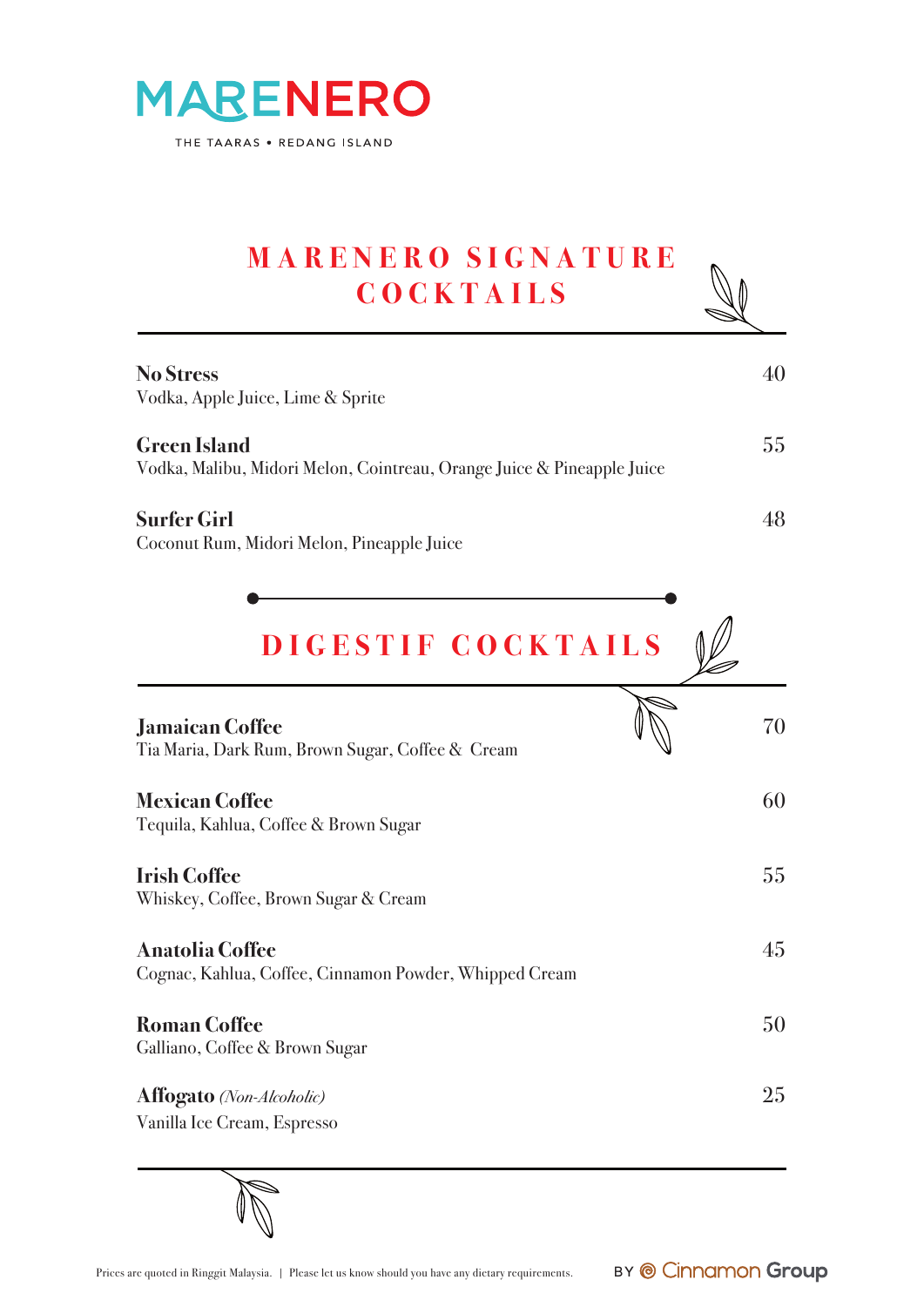

## **MARENERO MOCKTAILS Strawberry Lemonade** 35 Strawberry Puree, Lime Juice, Ginger Ale & Soda Water **Cinderella** 30 Orange Juice, Pineapple Juice, Lemon Juice, Grenadine & Ginger Ale **Blue Island** 38 Pineapple Juice, Orange Juice, Mango Juice & Green Mint Syrup **Oriental Daisy** 25 Pineapple Juice, Mango Juice & Grenadine **Honeymoon** 35 Orange Juice, Apple Juice, Lime Juice & Honey **Virgin Mary** 30 Fresh Tomato Juice, Lime Juice, Worcestershire, Salt & Pepper, Celery **Virgin Mojito** 25 Fresh Mint Leaf, Lime Slice, Brown Sugar, Sprite & Soda Water **Virgin Colada** 35 Pineapple Juice, Coconut Cream, Vanilla & Simple Syrup **Virgin Cucumber** 30 Fresh Cucumber Juice, Lime Juice, Simple Syrup & Soda Water

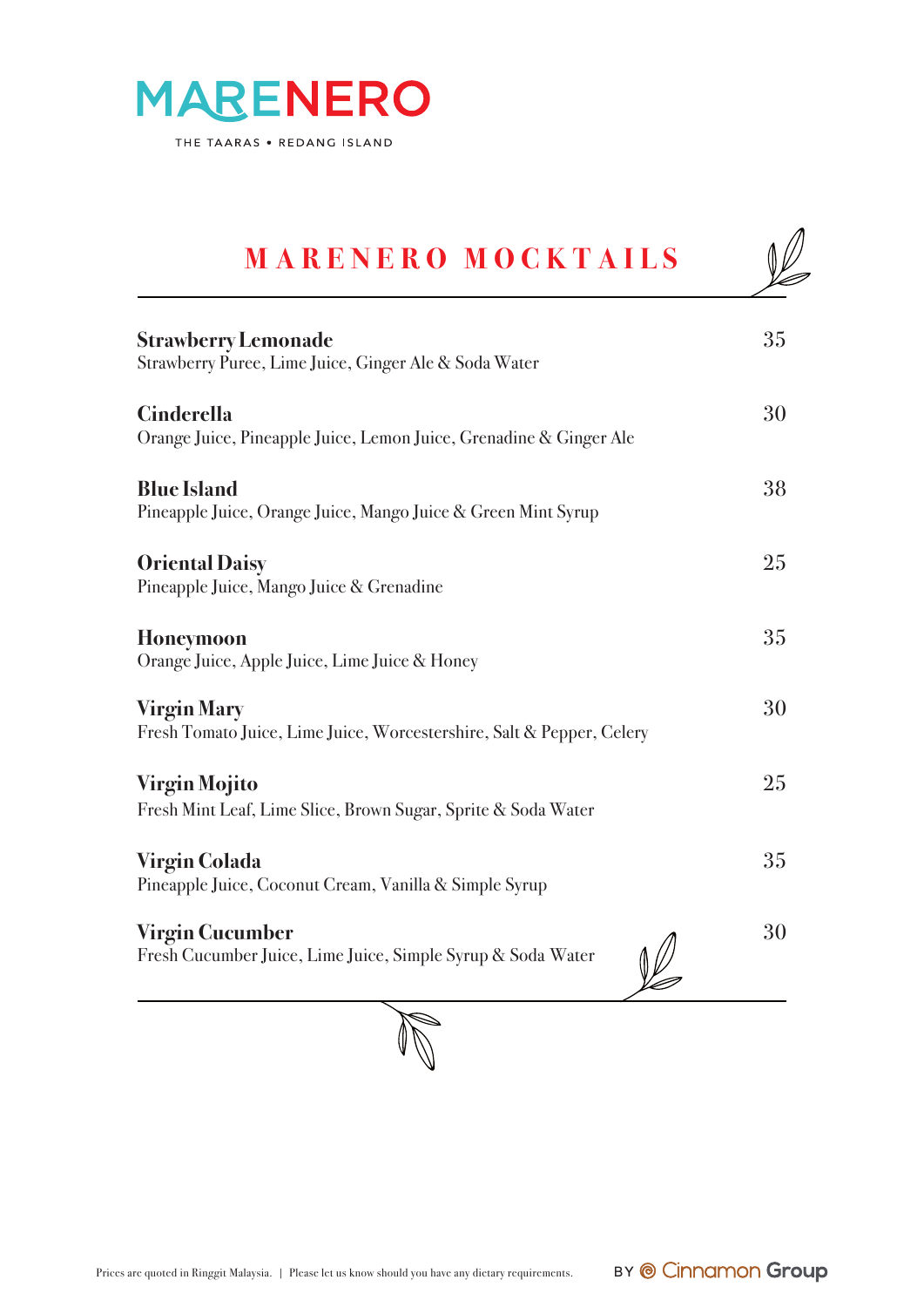



#### **SMOOTHIES**

| Pinamelon<br>Pineapple, Melon & Banana                               | 25 |
|----------------------------------------------------------------------|----|
| <b>Strawberry Cooler</b><br>Strawberry, Banana, Milk & Plain Yogurt  | 25 |
| <b>Chocolate Bananas</b><br>Banana, Orange, Plain Yogurt & Chocolate | 25 |
| <b>Mango Madness</b><br>Mango, Banana & Orange                       | 25 |
| <b>Mango Lassi</b>                                                   | 25 |

Mango, Plain Yogurt, Milk

| <b>MINERAL WATER</b>                                                  |          |
|-----------------------------------------------------------------------|----------|
| Acqua Panna 500 ml (Still)<br>Acqua Panna 1 ltr (Still)               | 25<br>35 |
| San Pellegrino 500 ml (Sparkling)<br>San Pellegrino 1 ltr (Sparkling) | 25<br>35 |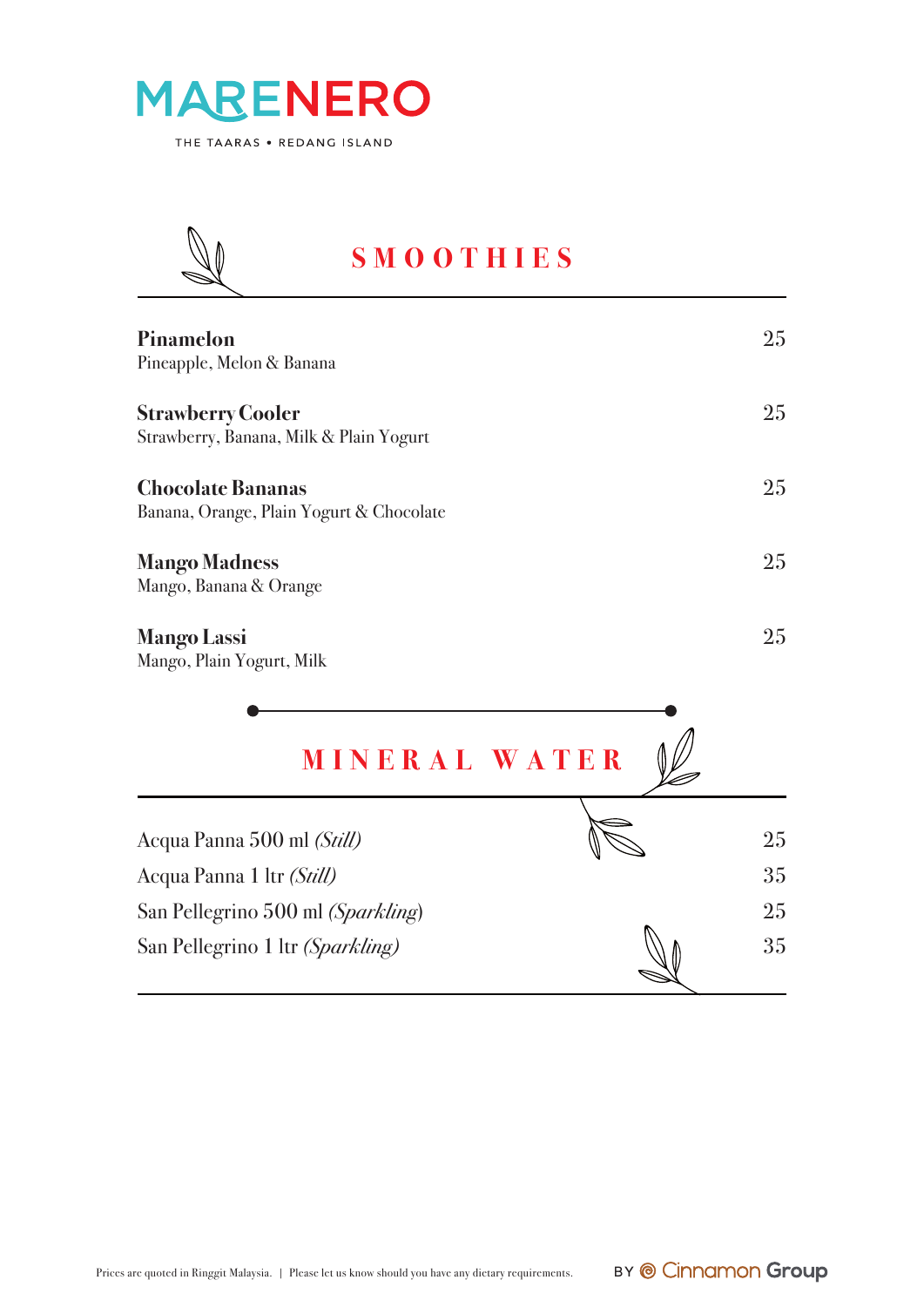

#### **SOFT DRINKS**